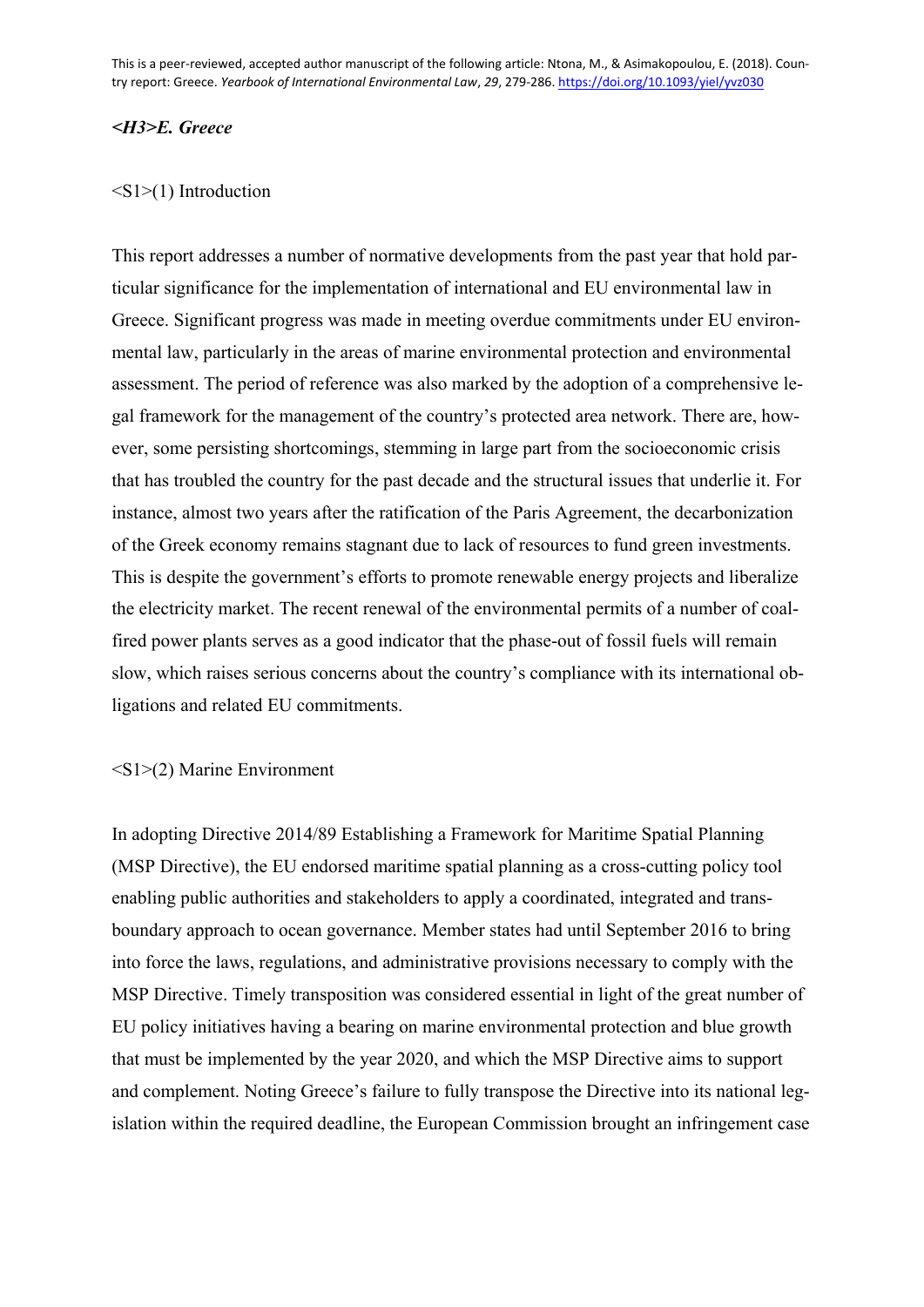before the European Court of Justice (ECJ) (Case C-36/18). While the case was still pending, Greece incorporated the Directive into its domestic legal order via Law 4546/2018.

The past year also saw Greece make considerable progress towards safeguarding the quality of its marine environment. Directive 2008/56 Establishing a Framework for Community Action in the Field of Marine Environmental Policy (Marine Strategy Framework Directive) requires member states to implement measures to achieve the overarching objective of securing the good environmental status of EU marine waters by 2020. Greece adopted its national program of measures in late 2017, nearly two years after the prescribed deadline (Ministerial Decision No 142569/2017). This delay notwithstanding, the program represents a significant step forward for Greece's marine environmental policy. Equally encouraging is the fact that a technical report providing a revised assessment of the quality of Greece's marine environment and an updated definition of what constitutes good environmental status for the marine areas under its jurisdiction was made available for public consultation in late 2018.

Another noteworthy development concerns the prevention and control of marine pollution from ships. Over the years, Greece has taken significant steps to transpose the rules contained in pertinent EU instruments and International Maritime Organization regulations into its domestic legal order. In many cases, the need for a robust legal framework to effectively protect the marine environment from pollution has led to the adoption of stricter rules and standards under Greek law. Law 4504/2017 empowered the Minister for Shipping and Island Policy to grant deviations from such rules and standards for 'special reasons' after having sought a reasoned opinion from the classification society with which the concerned vessel is registered. It could be argued that this case-by-case approach allows for some much-needed flexibility while preventing the executive branch from systematically undermining ambitious legislative initiatives. On the other hand, the stipulation that the exception enshrined in the ministerial decision will apply to 'all comparable situations' creates the possibility of farreaching exemptions becoming institutionalized, raising questions of legitimacy and constitutionality.

 $\langle$ S1 $\rangle$ (3) Climate, Energy, and Air Quality

During the period of reference, Greece took important steps towards the liberalization of the national electricity market, which has, for decades, been monopolized by the country's incumbent power company, the Public Power Corporation (PPC). Law 4512/2018 established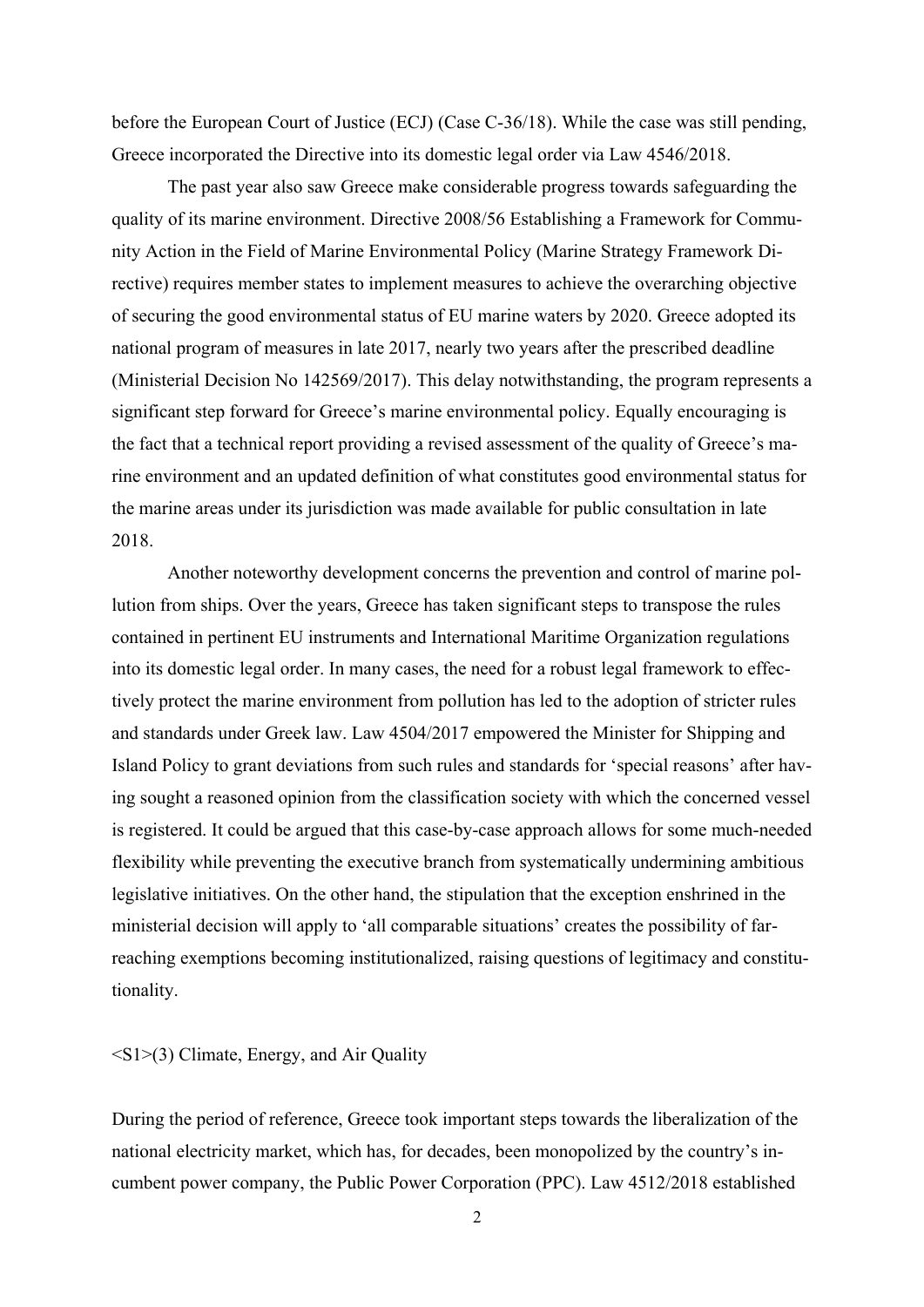the Hellenic Energy Exchange in the aim of providing access to new liquid energy markets and products, as well as allowing for the effective participation of renewable energy producers in electricity markets. Worth noting in this regard is that, in the past year, Greece organized two rounds of competitive auctions for the production of electricity from renewable energy sources. The aim of these auctions was to determine the market potential of wind and solar installations. More tenders have been scheduled for next year, this time with a view to increasing competition and reducing costs to consumers.

Be that as it may, lignite continues to represent the lion's share in the Greek energy system. This raises concerns not only for the future of Greece's climate and energy policies but also for the long-term prospects for air quality improvement. Over the past two years, environmental non-governmental organizations (ENGOs) have taken legal action to ensure that coal-fired power plants operate in a manner that complies with national and EU environmental legislation. Public interest law firm ClientEarth and World Wildlife Fund Greece filed a complaint with the Aarhus Convention Compliance Committee (ACCC) regarding the Greek government's long-standing practice of using legislative acts as a vehicle for granting, renewing and extending the permits of coal-fired power plants owned by the PPC (ACCC/C/2017/148). Such acts cannot be the direct object of administrative or judicial review proceedings. Accordingly, the complainants argue that the PPC's permits are the product of a non-transparent, *ad hoc* approach, which, by circumventing established administrative processes, denies the public their right to challenge the legality of decisions, acts or omissions that may endanger the environment and public health. This right is enshrined not only in the Convention on Access to Information, Public Participation in Decision-Making and Access to Justice in Environmental Matters (Aarhus Convention) but also in EU Directive 2010/75 on Industrial Emissions (Industrial Emissions Directive). If upheld, the complaint could pave the way for legal challenges against most of PCC's coal-fired power plants. In the meantime, the environmental permits of a number of major plants were renewed until 2028 (Ministerial Decisions No οικ. 8684/27-4-2018 and οικ. 10153/8-6-2018).

An additional complaint before the ACCC relates to the lack of public participation in decision-making processes concerning emissions from coal-fired power plants (ACCC/C/2017/149). The Industrial Emissions Directive sets Union-wide emission limit values for selected pollutants. Although operators of large combustion plants have had to comply with these values since January 2016, the Directive allows some flexibility in the form of temporary derogations. One of the mechanisms through which these derogations may be enacted are transitional national plans (TNPs). TNPs allow certain operators an additional four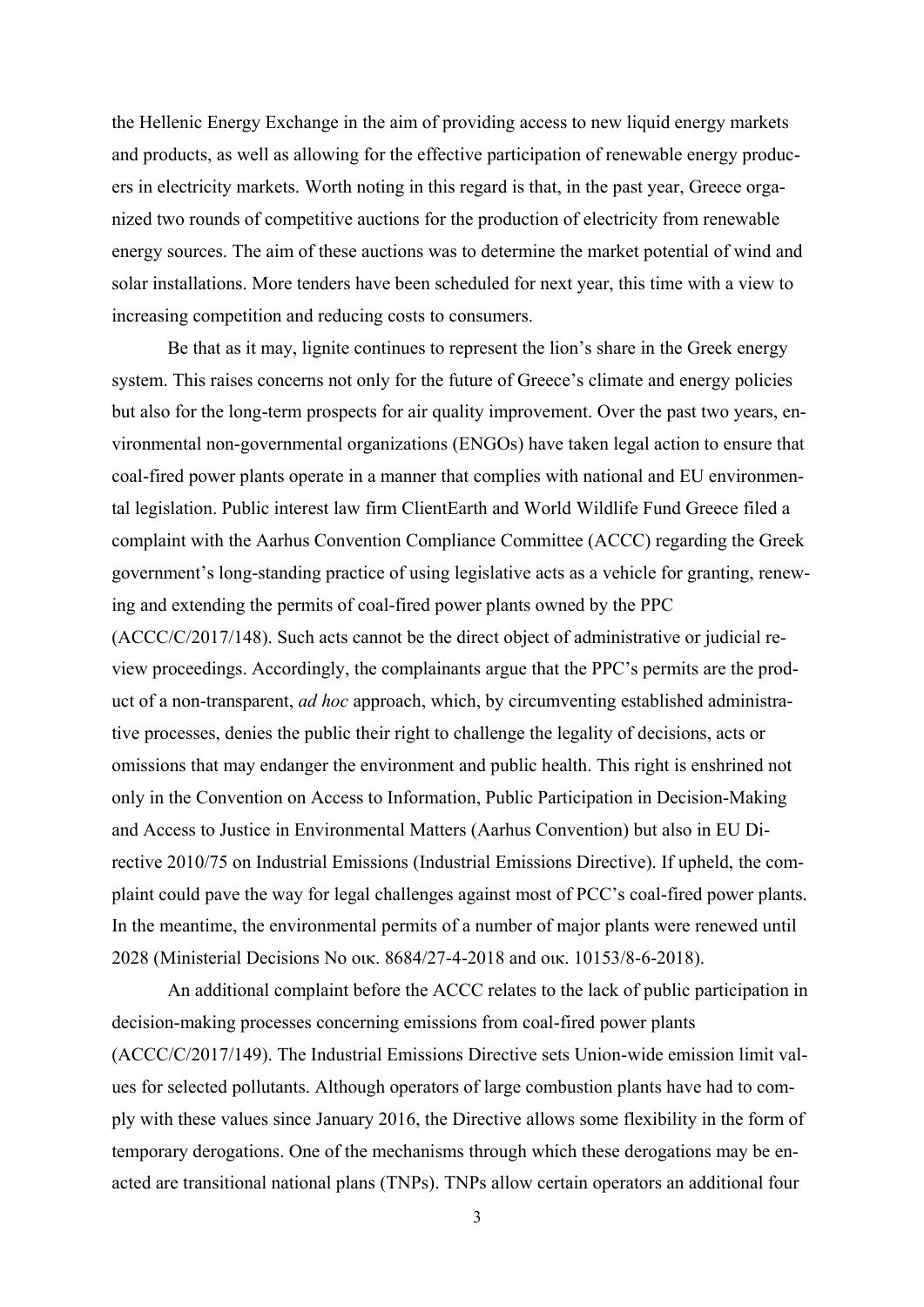and a half years in which to make the necessary investment in emissions abatement technology. The complainants claim that the public was not informed of the preparation and proposed contents of Greece's TNP. Moreover, the Ministry of Environment did not seek the views of the public in preparing the TNP, nor were any drafts of the plan subjected to public review and consultation, despite the fact that the TNP holds major implications for matters pertaining to the public interest, affecting nearly 60 percent of the country's total coal capacity.

#### <S1>(4) Conservation and Sustainable Use

The last two years have seen Greece make significant advances towards meeting its obligations under EU nature conservation law. The country's Natura 2000 network of protected areas has been expanded, with particular attention being placed on the designation of new marine protected areas. The latter now cover 19 per cent of the country's maritime territory—a percentage that significantly exceeds the quantitative targets set out at the international level (Aichi Biodiversity Target 11).

In addition, Greece has addressed a major obstacle to the effective governance of its protected area network—namely, the lack of a comprehensive legal framework to guide the administration and management of designated sites. This framework is now enshrined in Law 4519/2018, which regulates all issues concerning the organization and operation of protected area management bodies. Of particular note is the advisory function that management bodies are expected to serve. The law requires them to provide evidence and deliver reasoned opinions during the elaboration of management plans. It also requires them to deliver reasoned opinions in the context of environmental assessment procedures concerning projects and activities intended to take place within—or having the capacity to directly or indirectly affect the protected areas falling under their jurisdiction.

At the same time, management bodies are expected to serve as a vehicle for the involvement of local communities, the private sector and other key stakeholders in the identification, designation and management of protected areas. Crucially, in exercising their duties *vis-à-vis* the implementation, monitoring, evaluation and revision of management plans, management bodies can now be assisted by consultative committees involving representatives of public agencies, local authorities and the private sector. This is an important development, particularly in light of the criticism that Law 4519/2018 has received for placing qualitative and quantitative restrictions upon the actors that may become members of man-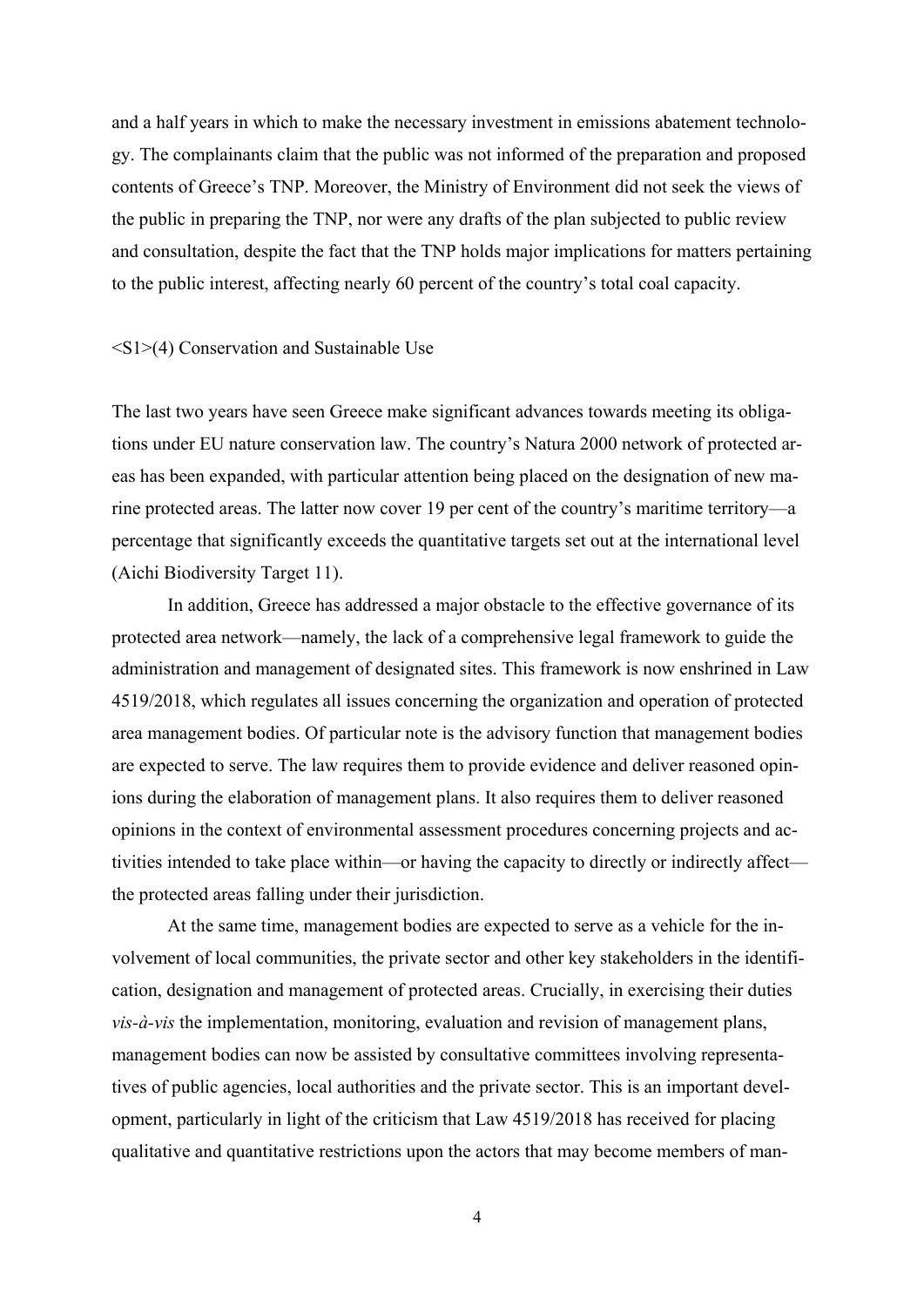agement bodies' governing councils—a choice deemed to be inconsistent with the desideratum of participatory protected area management.

It remains to be seen whether the framework put in place by Law 4519/2018 will facilitate the resolution of a long-standing point of contention between the Greek government and ENGOs—namely, the protection of Kyparissia Bay. The latter is the second most important nesting site of the loggerhead turtle in the Mediterranean and one of the most important sand dune systems in Greece. The government's failure to protect Kyparissia Bay, and in particular the 'Thines Kyparissias' Natura 2000 site, has been asserted by the Greek Council of State (Judgments No 32/2015, 175/2017 and 80/2018), the ECJ (Case C-504/14), and the Standing Committee of the Convention on the Conservation of European Wildlife and Natural Habitats (Bern Convention, Recommendation No 174). Combined with the recent designation of Kyparissia Bay as a 'Nature Protection Area' (Government Gazette D 391/3-10-2018, as corrected by Government Gazette D 414/12-10-2018), the newly clarified mandate of protected area management bodies may serve as a catalyst for the elaboration of a more comprehensive plan of action.

These positive developments are an essential step towards addressing persisting gaps in Greece's compliance with EU nature conservation law. In early 2018, the European Commission sent Greece a reasoned opinion noting its failure to adopt the measures necessary to maintain or restore the habitats and species included in its Natura 2000 network to a favorable condition (<http://europa.eu/rapid/press-release MEMO-18-1444 en.htm>). In order to rectify this oversight, the competent authorities have stepped up their efforts towards carrying out Specific Environmental Studies, the purpose of which is to identify significant biodiversity features in a given area and determine the type and degree of protection required. These studies will lay down the groundwork for the official designation of the relevant site as well as the subsequent elaboration of appropriate management schemes.

A final comment relates to the role played by EU infringement proceedings in the implementation of international environmental law. A recent example of the synergistic relationship between the two concerns the Convention on Biological Diversity (CBD) and its Nagoya Protocol on Access to Genetic Resources and the Fair and Equitable Sharing of Benefits Arising from their Utilization. Regulation 511/2014, which transposed the Protocol into EU law, requires member states to designate one or more competent authorities to be responsible for its implementation, and to introduce rules on effective, proportionate and dissuasive penalties to sanction infringements. In 2018, the European Commission issued a reasoned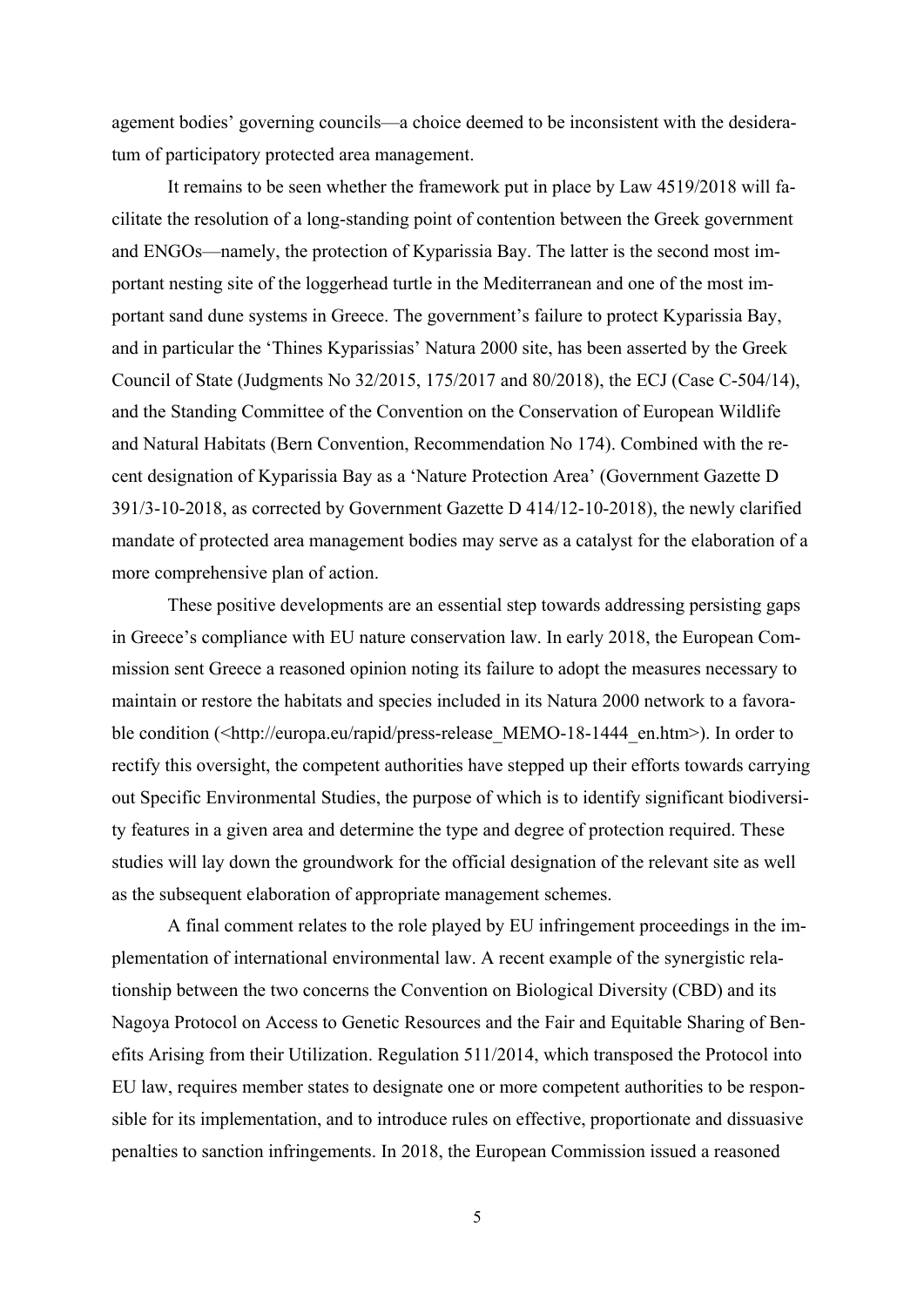opinion noting Greece's failure to meet these obligations (<http://europa.eu/rapid/pressrelease\_MEMO-18-6247\_EN.htm>).

#### <S1>(5) Environmental Assessment

The most recent amendment to EU Directive 2011/92 on the Assessment of the Effects of Certain Public and Private Projects on the Environment (EIA Directive) adapted and clarified the criteria that member states must take into account in order to determine whether a project ought to be subject to an EIA. These benchmarks refer to the characteristics of the project, the nature of the anticipated effects and the environmental sensitivity of the geographical areas that are likely to be affected. Among the newly introduced screening criteria are the risks that the project raises for human health; the cumulative environmental effects that are likely to result from the project in combination with other existing and/or approved projects; and the extent to which the project's environmental impact may be effectively reduced.

Member states had until May 2017 to incorporate the amendments into their domestic legal systems. Greece's delay in adopting the required measures was noted by the European Commission in a reasoned opinion issued in January (<http://europa.eu/rapid/pressrelease MEMO-18-349 en.htm>). Since then, there has been significant progress towards transposition, although certain shortcomings remain, particularly in regard to the new screening criteria. The latter became part of national law in March (Joint Ministerial Decision No οικ. 5688/2018). Immediately prior to the adoption of the relevant instrument, the categories into which projects and activities may be classified on the basis of their anticipated environmental impact were amended without, however, there being any evidence that the new screening criteria were taken into account (Joint Ministerial Decision No οικ. 2307/2018).

Of particular note are the changes enacted in connection to certain types of extractive activities, which have been 'downgraded' and, consequently, are no longer subject to an EIA within the meaning of EU law. Seismic surveys, which constitute the first phase of hydrocarbon exploration, are a case in point, having been excluded from EIA requirements despite their being associated with a broad range of adverse environmental impacts. These impacts appear all the more concerning in light of the great number of protected sites falling within the ambit of areas reserved for hydrocarbon development, including sites designated under EU nature conservation law and the Convention on Wetlands of International Importance especially as Waterfowl Habitat (Ramsar Convention).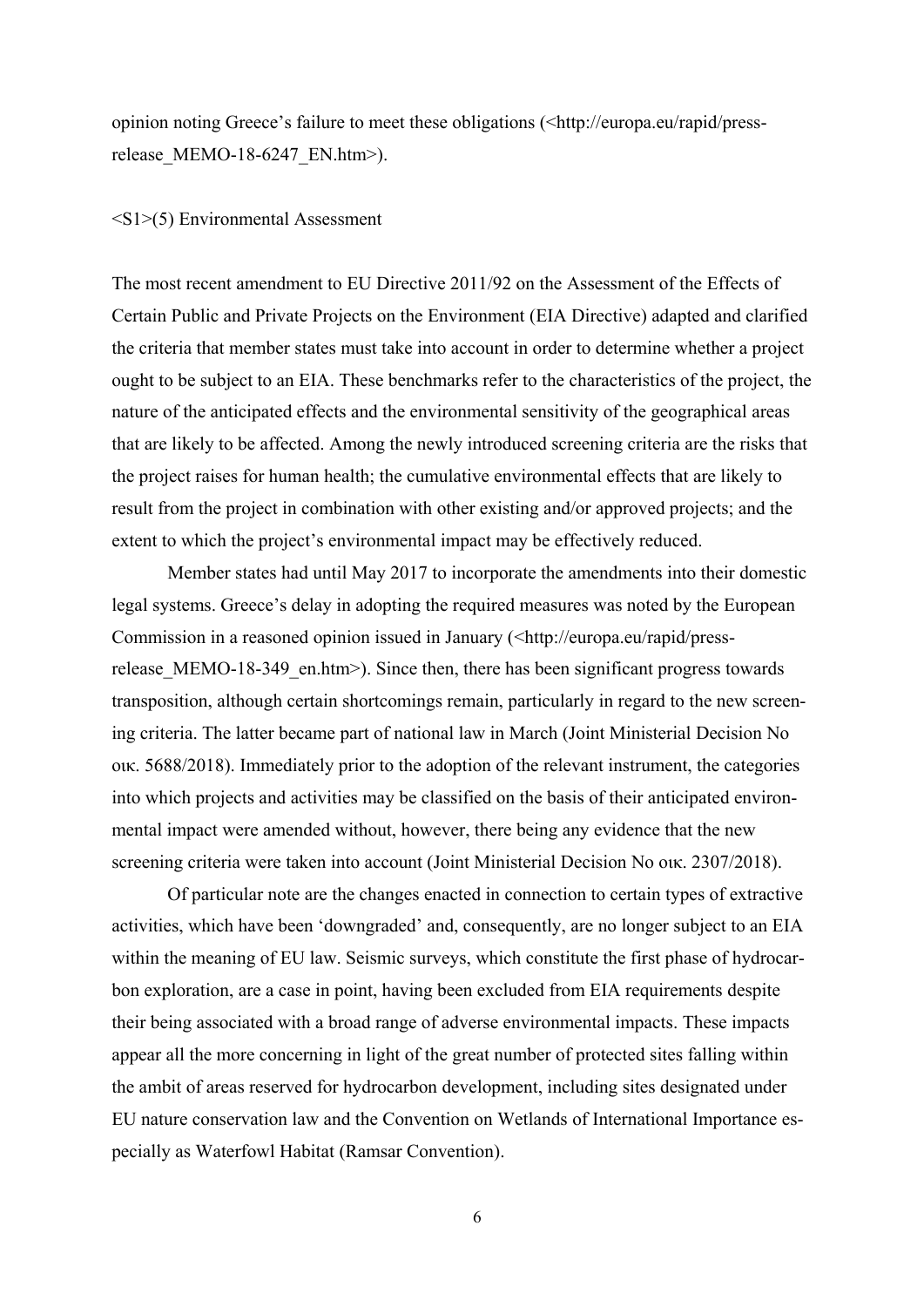Perhaps unsurprisingly, Greece's hydrocarbon boom shows no signs of slowing down. The past year was marked by the signing of four lease agreements between the Greek State (lessor) and private investors (lessees), pursuant to which the latter have the exclusive right to carry out activities relating to the exploration and exploitation of hydrocarbons within areas specially demarcated for this purpose. The agreements stipulate that, in the case of activities such as seismic surveys, for which an EIA is not mandatory but which may, nevertheless, give rise to some 'minor' environmental impacts, the lessee shall prepare an Environmental Action Plan (EAP) in order to determine, assess and mitigate the anticipated effects. Unlike the ordinary licensing procedure envisaged by national law, whereby the issuance of an environmental permit is preceded by extensive public consultation, the EAP is submitted to the lessor for review and must be observed by the lessee as a contractual obligation. ENGOs have challenged the ambiguous legal status of the EAP, which finds no basis in Greece's legal framework on EIAs.

Another development worth documenting is the launch of Greece's Digital Environmental Registry (DER). The information stored on this online portal will cover all stages of the EIA process—namely, the submission of an application for development consent; the publication of the relevant EIA report and the convening of a public consultation; and, finally, the issuance of the decision approving the environmental terms of the project or activity under evaluation. The establishment and operationalization of this portal is a critical step towards aligning Greece's EIA framework with the revamped EIA Directive, which requires that information relating to its implementation be made electronically available to the public in an effective and timely manner, with a view to enhancing transparency and participation. The DER will also serve as a repository of a wide range of information relating to the environmental performance of licensed projects and activities throughout their life cycle, in accordance with the national legal framework on EIA (Law 4014/2011). This is expected to facilitate the undertaking of environmental monitoring and inspections by the competent administrative authorities.

At this point, some brief mention must be made in regard to a request for a preliminary ruling submitted to the ECJ by the Greek Council of State in regard to the compatibility of national legal provisions relating to the publicity of EIA processes with EU law (Case C-280/18). The primary addressees of these provisions are regions—that is, a higher-level administrative unit that may not be as readily accessible to the full range of interested citizens and potentially affected stakeholders as lower-level units, such as municipalities. In light of this fact, the Council of State inquired whether posting the final product of the EIA process—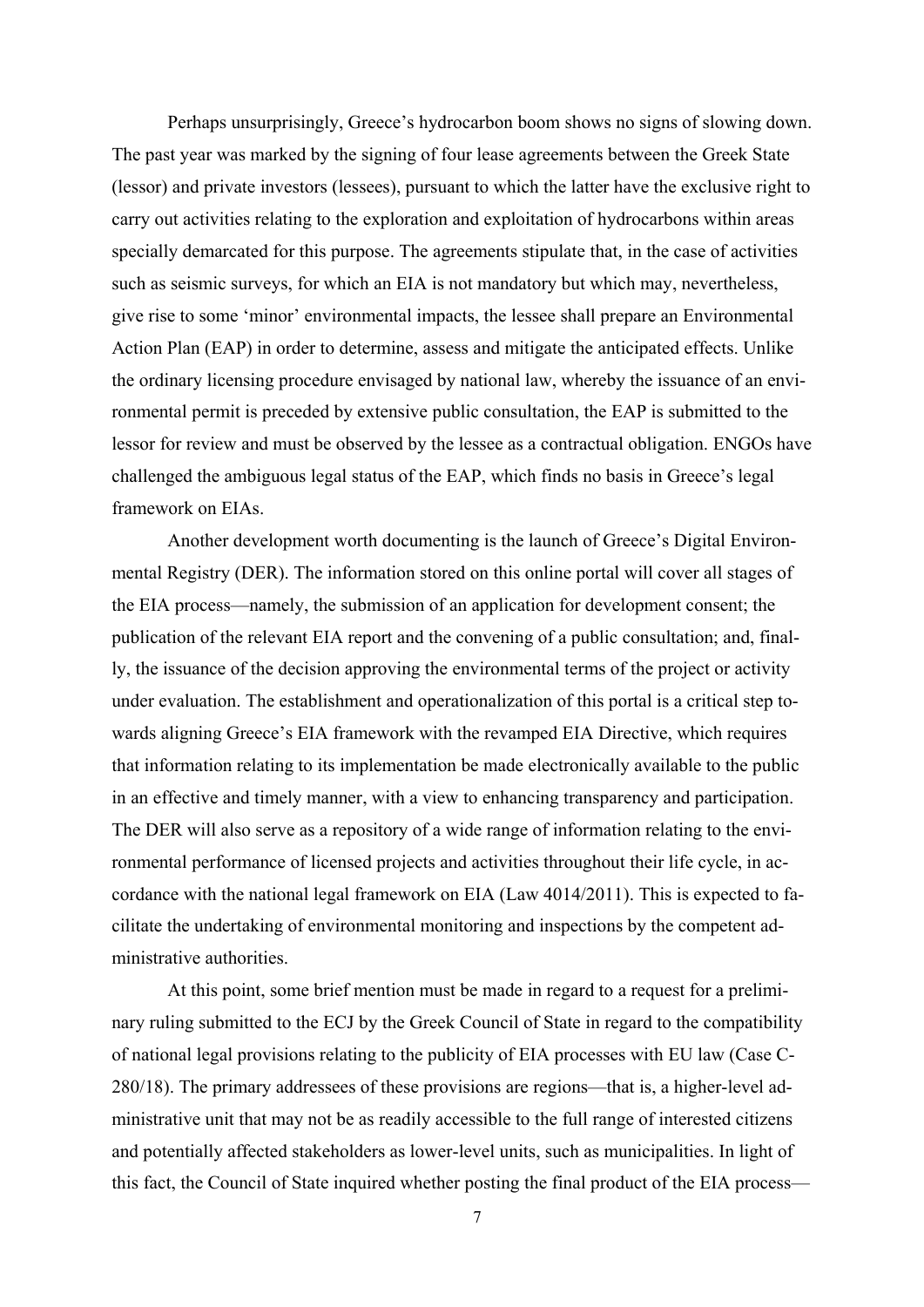that is, the decision approving the environmental terms of a project or activity—to the DER can create a presumption of full knowledge on the part of all interested parties for the purposes of exercising the legal remedies available under Greek law. In particular, the Council of State asked whether such a presumption is compatible with the EIA Directive read in combination with Article 47 of the EU Charter of Fundamental Rights on the right to an effective remedy and to a fair trial. The case is currently pending.

In addition to this request for a preliminary ruling, the past year saw the Greek Council of State deliver a number of seminal judgments in cases concerning environmental assessment. In Judgment No 1358/2018, for instance, the court ruled that EU nature conservation law does not introduce an absolute prohibition against the siting of wind farms within Natura 2000 sites. To the contrary, the licensing of such projects must take place on an *ad hoc* basis, taking into account the environmental impact of each individual installation. Consequently, it is possible to designate Natura 2000 sites as priority areas for wind energy development. Along similar lines, the court held that the national legal framework on the protection of forests does not prohibit the siting of wind farms within areas reserved for reforestation (Judgment No 2579/2018). The court observed that such intervention may be justified by reasons of public interest, of which the production of electricity from renewable energy sources is one example. The court did, however, specify that the decision approving the environmental terms of the relevant project must clearly set out the conditions for its sustainable operation.

Another landmark ruling concerns the construction of the Greek leg of the Trans Adriatic Pipeline, a transboundary pipeline project for the transportation of natural gas from Azerbaijan to Europe (Judgment No 1362/2018). A group of municipalities lodged an application for the annulment of the decision approving the project's environmental terms. In substantiating their legitimate interest in the case, the claimants suggested that they have a mandate to protect not only the health and well-being of their constituents, but also the environment as a collective good. They further argued that this mandate empowered them to request the annulment of the decision *in toto*. The court rejected this claim. Making reference to the narrow constitutional mandate of local and regional authorities, it held that they can request the annulment of a decision of this nature only partially—that is, only in regard to the part of the project that falls within their jurisdiction.

As a final note, it is worth mentioning that Greece ratified the second amendment to the Convention on Environmental Impact Assessment in a Transboundary Context (Espoo Convention) by virtue of Law 4562/2018. The *ratio* of the amendment was to align the Espoo